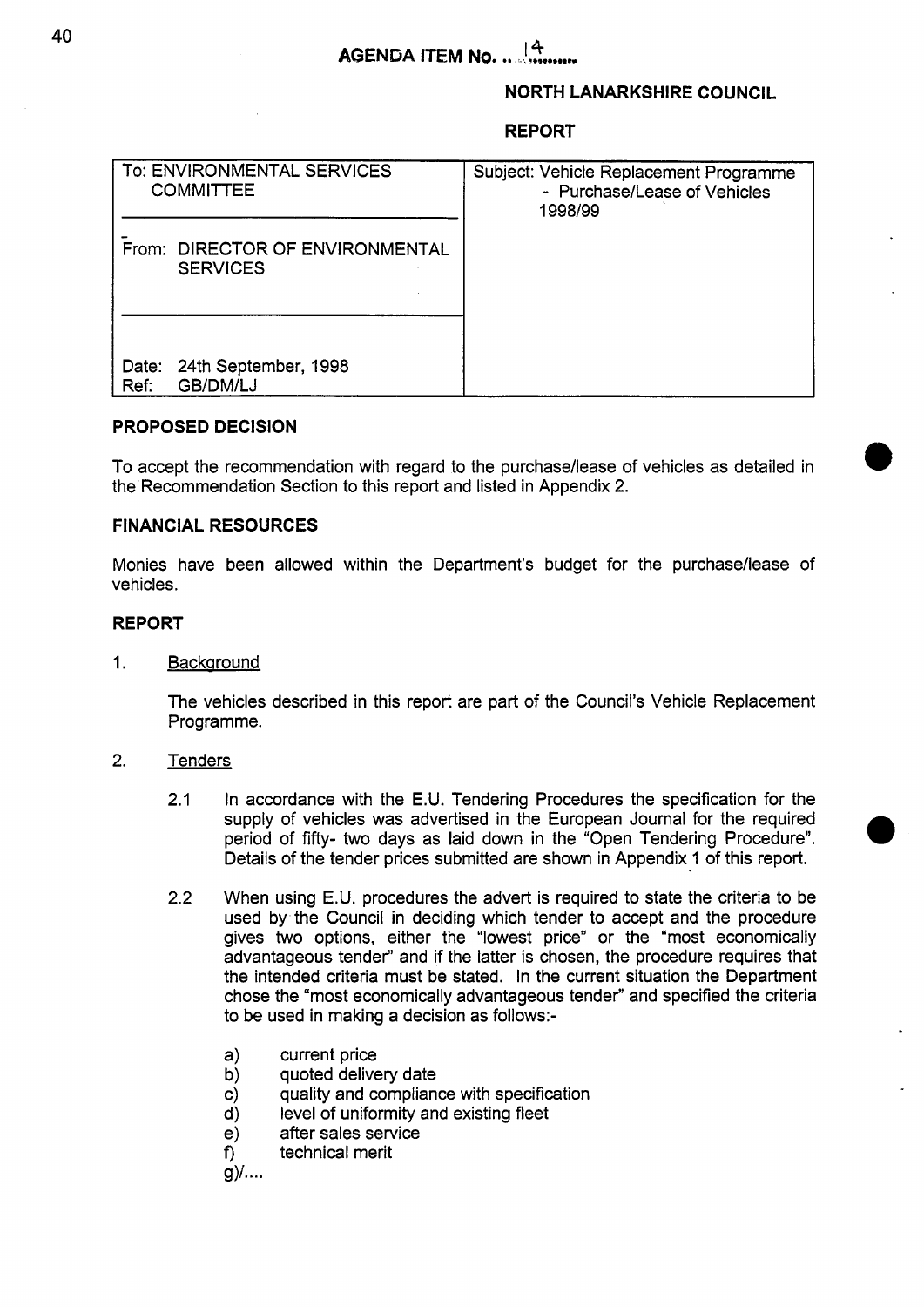- g) running costs<br>h) technical assis
- technical assistance
- **2.3** The reason behind the use of this criteria is to allow the Council to avoid the position of having to accept vehicles which, although cheapest, do not conform to the existing standards of uniformity within the current fleet and also to avoid the situation of buying vehicles where the back-up may not be up to the standard required by the Department.

## **RECOMMENDATION**

Taking the above criteria into account and applying it to the tenders for the various vehicles my opinion in each case is as follows:-

## **QA/TRA/98/51- One 26tonne chassis cab**

Accept the cheapest tender submitted by Central Motors (Calderbank) Ltd,

## **QA/TRA/98/52 - One Pedestrian Controlled Suction Sweeper**

The cheapest tender submitted by Alpha Plus Scotland Ltd should be set aside as it does not fully comply with the specification. The second cheapest tender submitted by Jack Allen (Sales and Service) Ltd should also be set aside as this sweeper is a new model with none at present being used in Scotland. A demonstration of the sweeper was arranged and the report from the Cleansing Section indicated that the sweeper was not suitable for their requirements.

Therefore, accept the third cheapest tender submitted by Applied Sweepers Ltd who supply the existing sweepers used in the Department at an additional cost of £448.00.

#### **QA/NL/TRA/98/53 - Two Wheel Drive Dump Truck**

Accept the tender submitted by North British Tractors Ltd.

#### **QA/NL/98/54 - 7500kg Tipper With Demount Equipment**

Accept the tender submitted by Lex Commercials Ltd.

## **BACKGROUND PAPERS**

**e** 

The tender documents from the Companies who submitted tenders are held at the Environmental Services Department.

Mikening L. Hutton/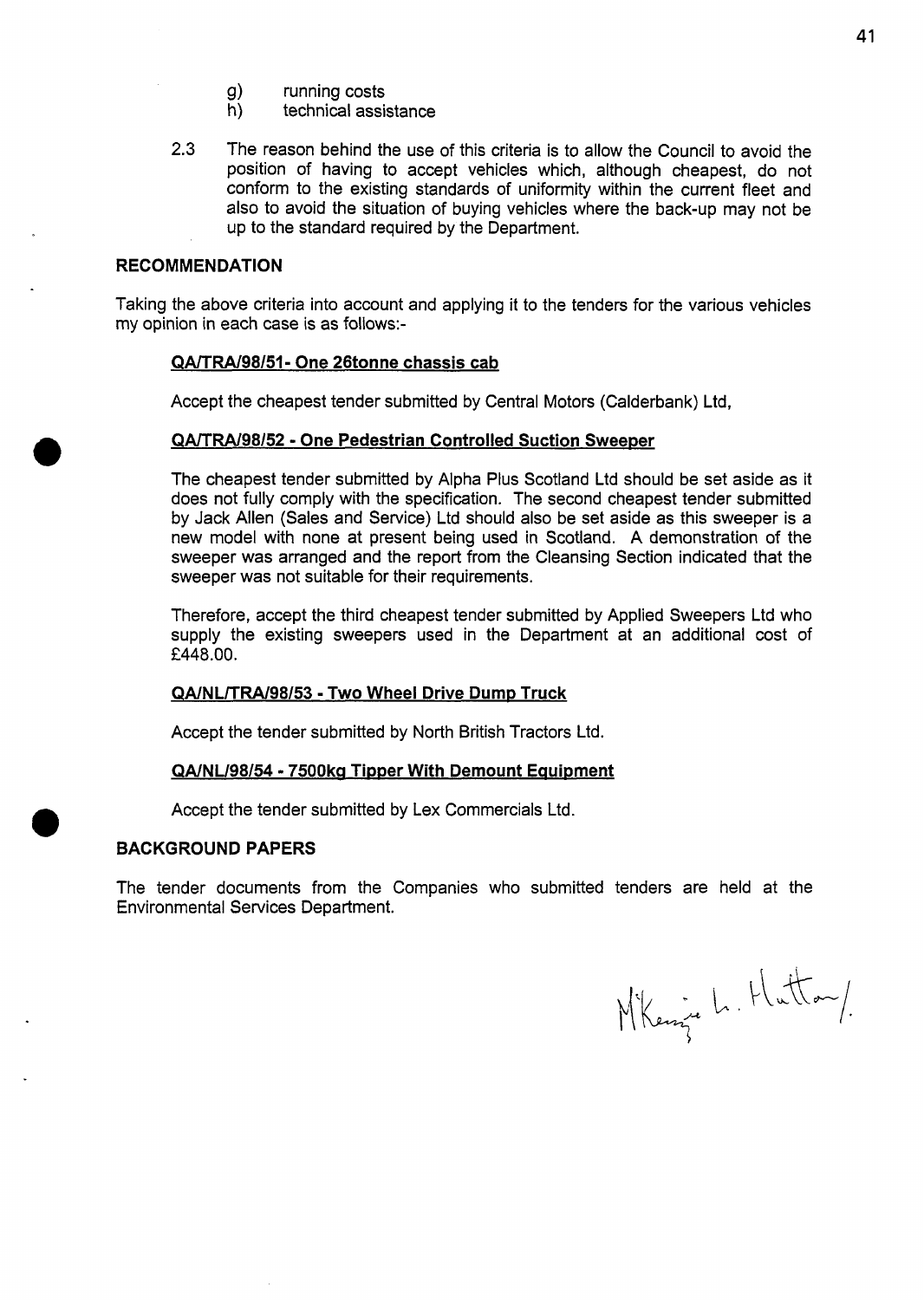# **Appendix 1**

| <b>Specification Number</b> | <b>Name of Company Submitting</b><br><b>Tender</b>                                                                    | Price      |
|-----------------------------|-----------------------------------------------------------------------------------------------------------------------|------------|
| QA/TRA/98/51                | Central Motors (Calderbank) Ltd<br>105 Carlisle Road<br>Airdrie                                                       | £46,863.00 |
|                             | Lex Commercials Ltd<br>8 Southwardpark Court<br>Wardpark South<br>Cumbernauld                                         | 47406      |
|                             | Colin Hutton Ltd<br>40 Stronend Street<br>Glasgow                                                                     | 50344      |
| QA/TRA/98/52                | Alpha Plus (Scotland) Ltd<br>Middleton Hall<br>Uphall<br>West Lothian                                                 | 9950       |
|                             | Jack Allen (Sales and Service) Ltd<br><b>Customer Support Centre</b><br>Northgate<br>Albridge<br><b>West Midlands</b> | 10100      |
|                             | Applied Sweepers Ltd<br>Bankside,<br>Falkirk                                                                          | £10,548.00 |
| QA/TRA/98/53                | North British Tractors Ltd<br>Stirling Road Industrial Estate<br>Dykehead Road<br>Airdrie                             | £8,750.00  |
| QA/TRA/98/54                | Lex Commercials Ltd<br>8 Southwardpark Court<br><b>Wardpark South</b><br>Cumbernauld                                  | 33764      |